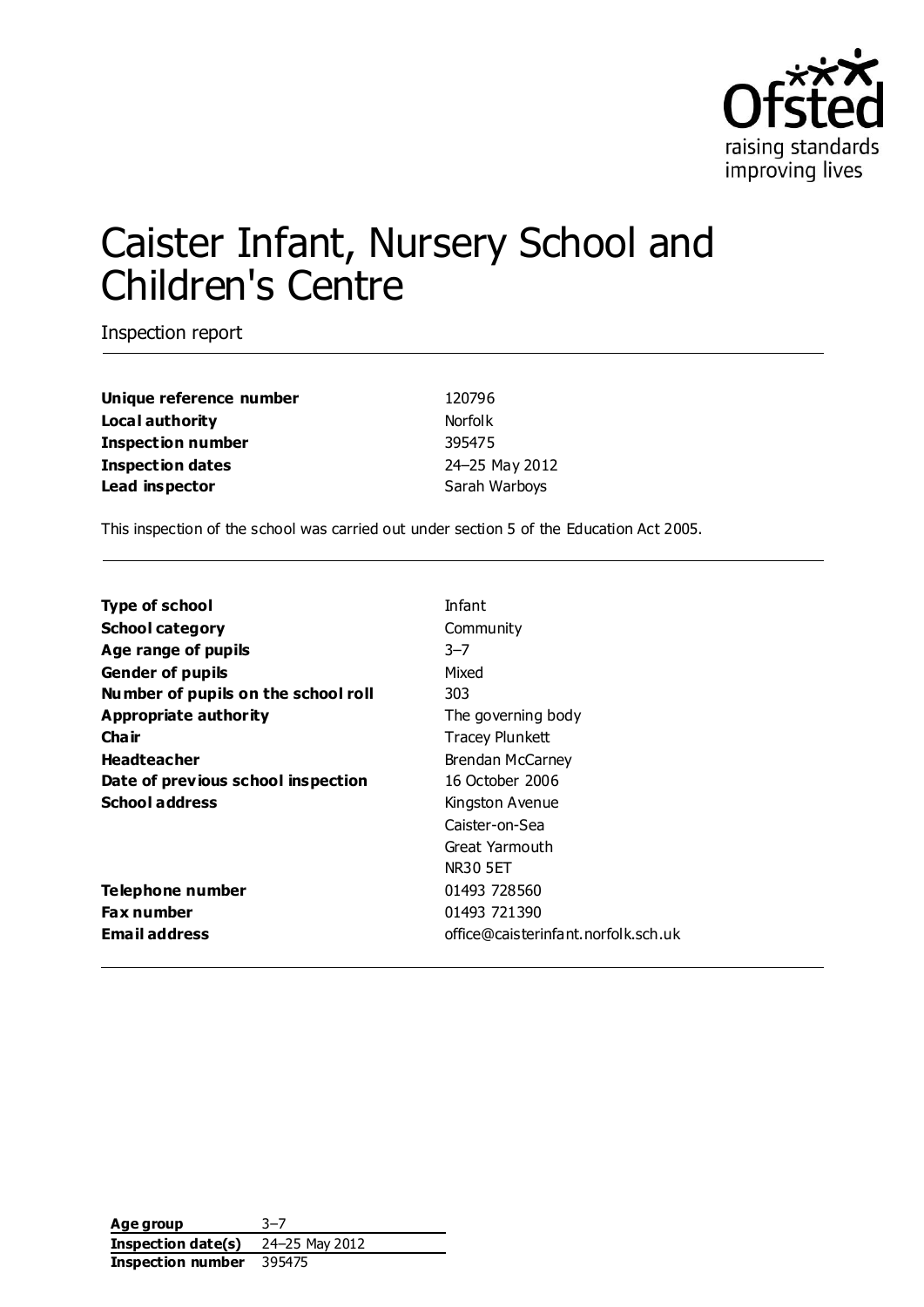

You can use Parent View to give Ofsted your opinion on your child's school. Ofsted will use the information parents and carers provide when deciding which schools to inspect and when.

You can also use Parent View to find out what other parents and carers think about schools in England. You can visit [www.parentview.ofsted.gov.uk,](http://www.parentview.ofsted.gov.uk/) or look for the link on the main Ofsted website: [www.ofsted.gov.uk](http://www.ofsted.gov.uk/)

The Office for Standards in Education, Children's Services and Skills (Ofsted) regulates and inspects to achieve excellence in the care of children and young people, and in education and skills for learners of all ages. It regulates and inspects childcare and children's social care, and inspects the Children and Family Court Advisory Support Service (Cafcass), schools, colleges, initial teacher training, work-based learning and skills training, adult and community learning, and education and training in prisons and other secure establishments. It assesses council children's services, and inspects services for looked after children, safeguarding and child protection.

Further copies of this report are obtainable from the school. Under the Education Act 2005, the school must provide a copy of this report free of charge to certain categories of people. A charge not exceeding the full cost of reproduction may be made for any other copies supplied.

If you would like a copy of this document in a different format, such as large print or Braille, please telephone 0300 123 4234, or email enquiries@ofsted.gov.uk.

You may copy all or parts of this document for non-commercial educational purposes, as long as you give details of the source and date of publication and do not alter the information in any way.

To receive regular email alerts about new publications, including survey reports and school inspection reports, please visit our website and go to 'Subscribe'.

Piccadilly Gate Store St **Manchester** M1 2WD

T: 0300 123 4234 Textphone: 0161 618 8524 E: enquiries@ofsted.gov.uk W: www.ofsted.gov.uk



© Crown copyright 2012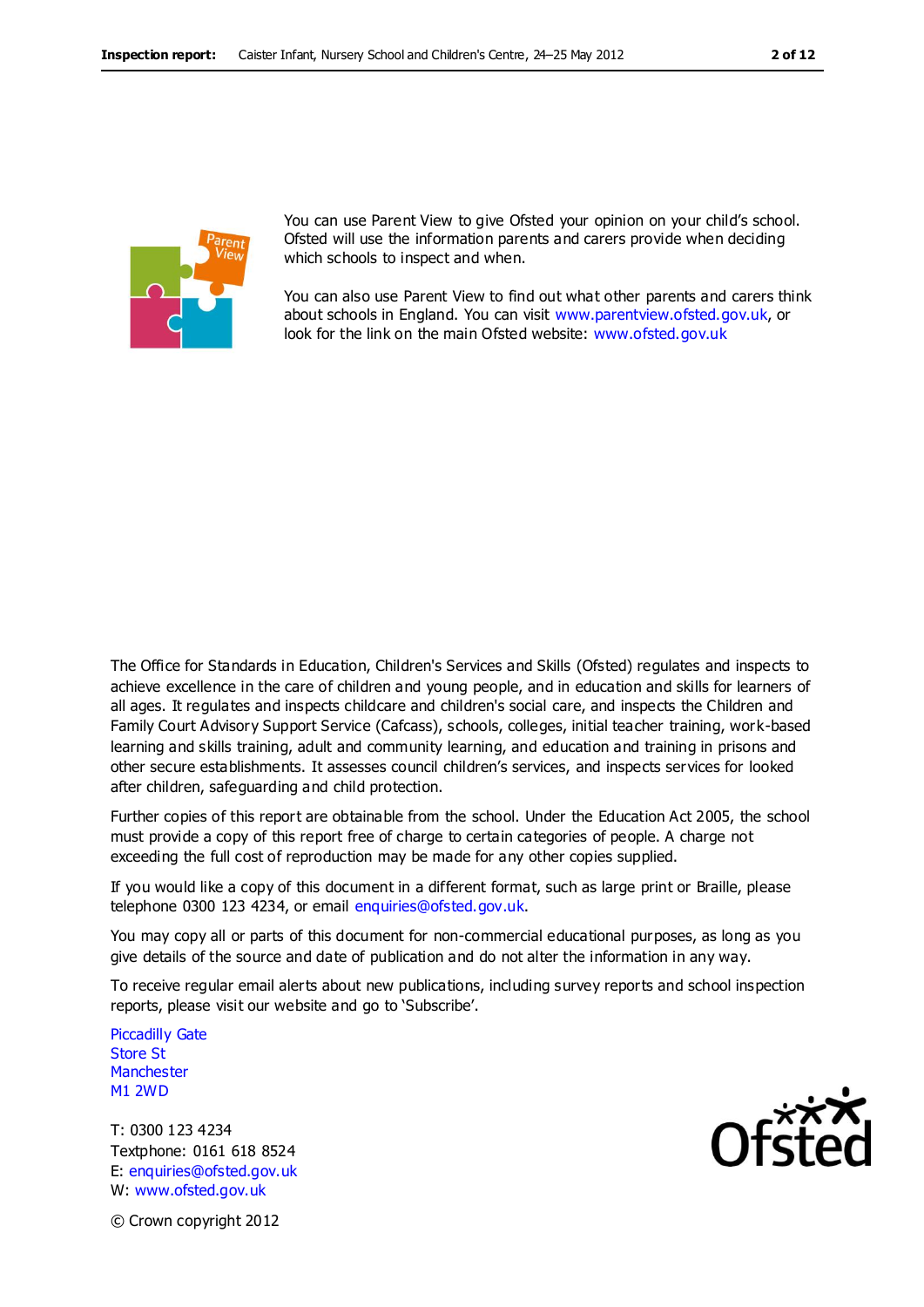# **Introduction**

| Inspection team |                             |
|-----------------|-----------------------------|
| Sarah Warboys   | Additional Inspector        |
| Graham Stephens | <b>Additional Inspector</b> |
| Joan Beale      | <b>Additional Inspector</b> |

This inspection was carried out with two days' notice. Inspectors observed 19 lessons taught by 10 teachers. Meetings were held with parents and carers, senior leaders, staff and the members of the governing body. Inspectors observed the school's work, talked to different groups of pupils and listened to them read. The school's safeguarding policies, improvement plans, samples of pupils' work, minutes of governing body meetings and records of pupils' progress were scrutinised. The inspectors analysed the questionnaire responses from 53 parents and carers and 27 staff.

## **Information about the school**

Caister Infant, Nursery School and Children's Centre is larger than most infant and nursery schools. The proportion of pupils supported by school action plus is above the national average and the proportion of pupils with a statement of special educational needs is below average. These pupils predominantly experience speech, language and communication difficulties. The percentage of pupils known to be eligible for free school meals is average. Below average proportions of pupils come from minority ethnic heritages and speak English as an additional language.

A breakfast and after-school club, managed by the governing body, operates on the school site.

The Children's Centre, Nursery and childcare provision, also managed by the governing body, are inspected and reported on separately.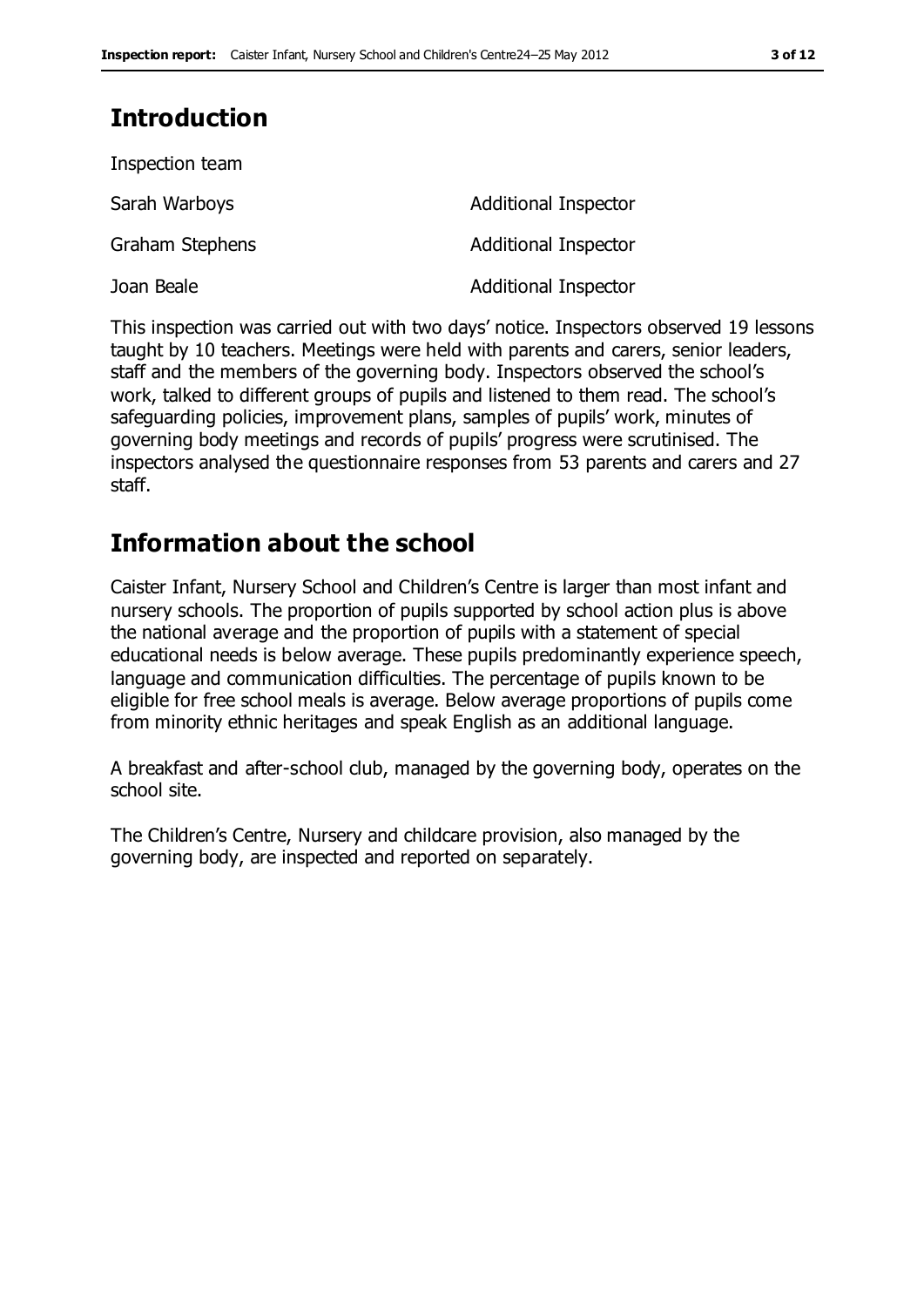# **Inspection judgements**

| <b>Overall effectiveness</b>     |  |
|----------------------------------|--|
|                                  |  |
| <b>Achievement of pupils</b>     |  |
| <b>Quality of teaching</b>       |  |
| Behaviour and safety of pupils   |  |
| <b>Leadership and management</b> |  |

### **Key findings**

- This is a good school. It is not outstanding because the quality of teaching is not contributing to outstanding achievement for all groups of pupils. The vast majority of pupils, staff, parents and carers are very positive about the work of the school. It provides a very caring and supportive environment for pupils and their families.
- Pupils' achievement, including for disabled pupils and those with special educational needs, is good. Attainment is broadly average overall, but is higher in reading and mathematics than it is in writing. Most pupils make good progress from their starting points because of the consistently good teaching they receive over time.
- The quality of teaching is good. Relationships between adults and pupils are positive and support learning. In most lessons, teachers use interesting and engaging methods that motivate all groups of pupils and as a result, they make good progress. However, in subjects other than literacy and mathematics, work is not always closely matched to pupils' needs. In particular, there is insufficient challenge for higher- attaining pupils.
- Behaviour and safety are good. Attendance rates are average despite a variety of strategies employed by the school to improve them. As they move around the school, pupils are polite, courteous and helpful to adults and to each other. They show very positive attitudes to learning and this contributes well to their learning and personal development.
- Leadership and management are good. They are not outstanding because the leadership of teaching and the management of performance are not resulting in outstanding achievement. The headteacher, governing body and staff share a clear vision for the school. Effective self-evaluation has identified the right priorities for school improvement and their actions are having a positive impact, particularly on pupils' reading and increasingly, on their writing skills.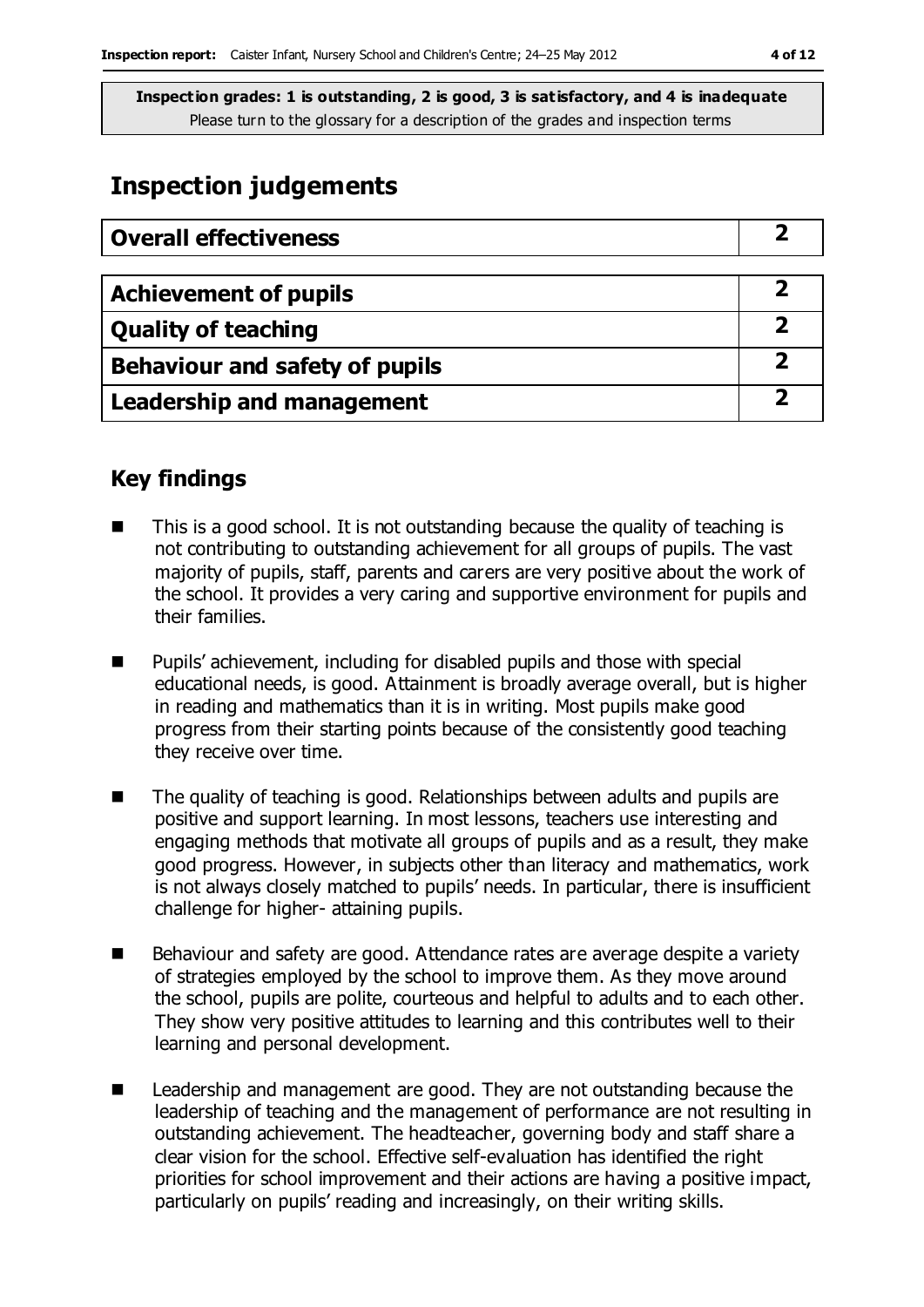### **What does the school need to do to improve further?**

- By July 2013, raise attainment in writing so that it more aligned with reading and mathematics by:
	- increasing opportunities for adults to model writing for children in the  $\equiv$ outdoor area of the Early Years Foundation Stage
	- building on recent, successful strategies to increase the imaginative, interesting curricular experiences that motivate pupils to write.
- $\blacksquare$  Increase the proportion of outstanding teaching by:
	- sharing the most effective practice that exists in the school
	- ensuring greater challenge for higher attaining pupils in subject areas across the curriculum, as well as in literacy and mathematics.
- Work together with parents and carers to improve attendance so that it is consistently above average.

### **Main report**

#### **Achievement of pupils**

Children enter the Early Years Foundation Stage with skills and abilities that are below those expected for their age, particularly in communication, language and literacy. Positive relationships with parents and carers and effective transition arrangements with the Nursery provision on site means that they settle in quickly and well. Children make good progress in their Reception year and reach broadly average levels by the time they join Year 1, though some weaknesses in linking sounds and letters, reading and writing remain. Adults provide good role models and help children to practise and develop a range of skills through play. For example, children learned descriptive language and extended their vocabulary choices as they excitedly explored different textures and as they peeled and prepared different vegetables to make coleslaw. They practised speaking and listening skills in the roleplay fruit and vegetable shop. However, there are missed opportunities for adults to model writing in the outdoor area. Adults praise children for their achievements, use questions skilfully to guide their play and actively teach good behaviour.

By the time pupils leave the school at the end of Year 2, pupils' attainment in reading and mathematics are the equivalent of a term ahead of the national average. Attainment in writing is similar to the national average. In recent years, attainment in writing for boys and those known to be eligible for free school meals lagged behind similar groups nationally. Initiatives to improve writing standards by teaching phonics (the links between letters and the sounds they make) together with their written form are showing signs of success. Consequently, existing gaps in writing standards have been closed or are closing significantly.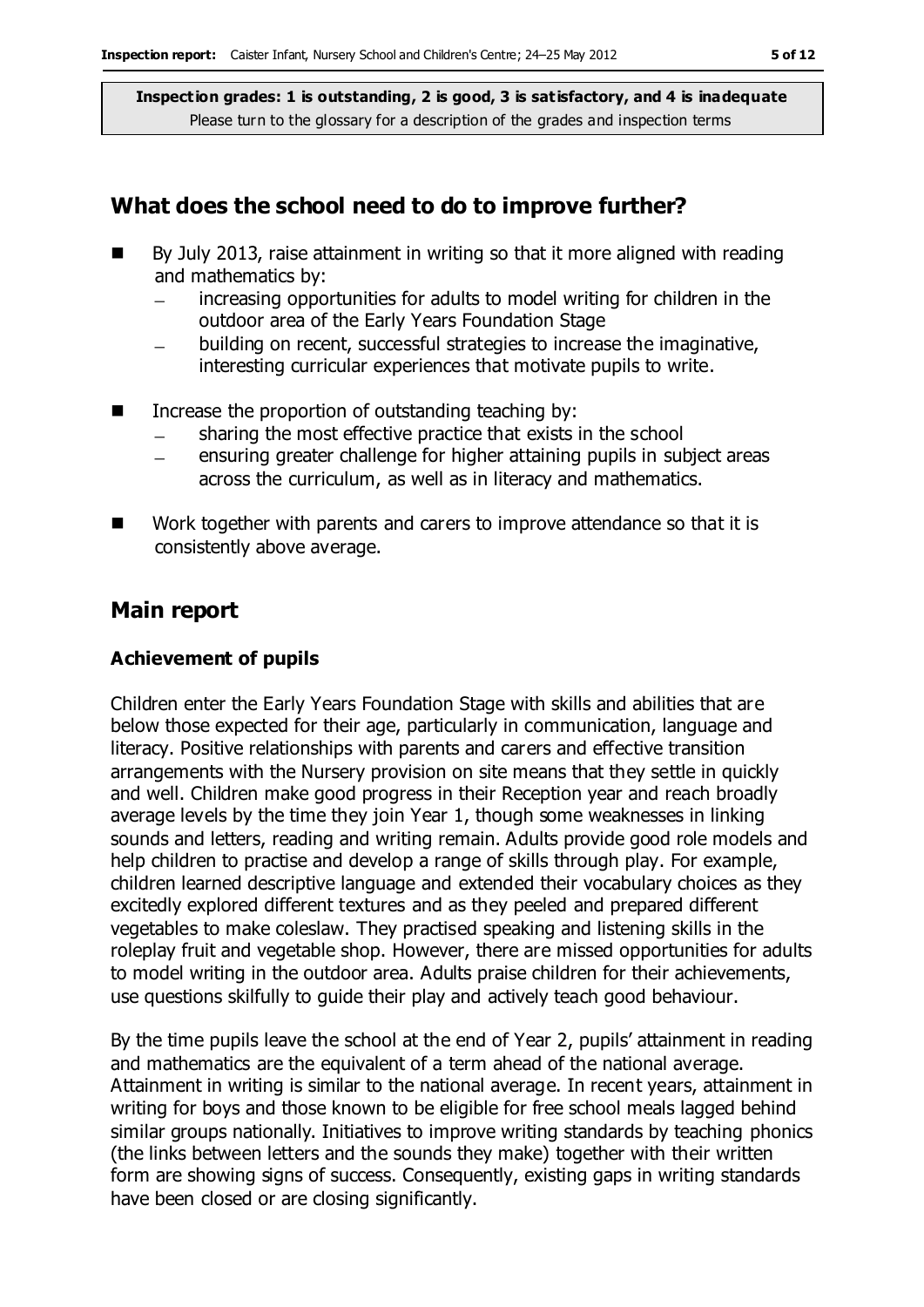Pupils make good progress during their time in the school because teaching is consistently good. Disabled pupils and those with special educational needs make good or better progress because of positive parental relationships and good links with a range of outside agencies that ensure pupils get the tailored support they need. As a result, all groups of pupils are well prepared for their next key stage. Most parents and carers comment that their children are making good progress. Inspectors found that in lessons, an overwhelming majority of pupils demonstrate positive attitudes to learning. Progress is accelerated when pupils are actively involved, as in a Year 1 lesson where pupils worked in pairs outside and learned how to use precise technical vocabulary to give instructions to a partner so that they moved in a particular direction. In Year 2, pupils worked collaboratively to work out the most accurate and efficient way to solve problems involving money totals and giving change. This partnership-working helped to clarify pupils' thinking and contributed well to good progress.

#### **Quality of teaching**

Almost all parents and carers, who completed the questionnaire, are positive about the teaching their children receive. Most say that their needs are being met. As one parent put it, 'My child has transformed from a reluctant learner into one that is hungry to learn.' Inspection evidence confirms that the quality of teaching is good and outstanding at times. It consistently promotes learning well in lessons for all groups of pupils. Disabled pupils and those with special educational needs make consistently good progress because intervention programmes are personalised for individuals and small groups to address gaps in their knowledge and skills.

Teachers' secure subject knowledge, consistently high expectations of pupils and good relationships contribute significantly to pupils' learning and development. Adults are skilled in asking pupils searching questions, which aids understanding and challenges their thinking. The use of partner working has been particularly successful in improving writing. An illustration of this approach was observed in a Year 1 and a Year 2 lesson where pupils were encouraged to share their ideas regularly with others. This helped them to clarify their thoughts prior to writing. A recent review of the curriculum has increased pupils' engagement, by providing interesting and stimulating experiences to write. As a result, there are better opportunities for all pupils, and boys in particular, to apply their writing skills in other subjects. Teachers' marking of pupils' work is helping pupils to appreciate what they have done well and identify what they need to do to improve. Pupils are very clear when teachers emphasise positive features with pink highlighters as in being 'tickled pink' and areas for improvement with green as in 'green for growth'. Opportunities to reflect on their writing and explore ways to improve it are important skills for future life and promote pupils' spiritual, moral, social and cultural development well.

In the most effective lessons, learning proceeds at a brisk pace and support staff are effectively deployed to support individuals and groups of pupils. Information and communication technology enhances learning because it interests and motivates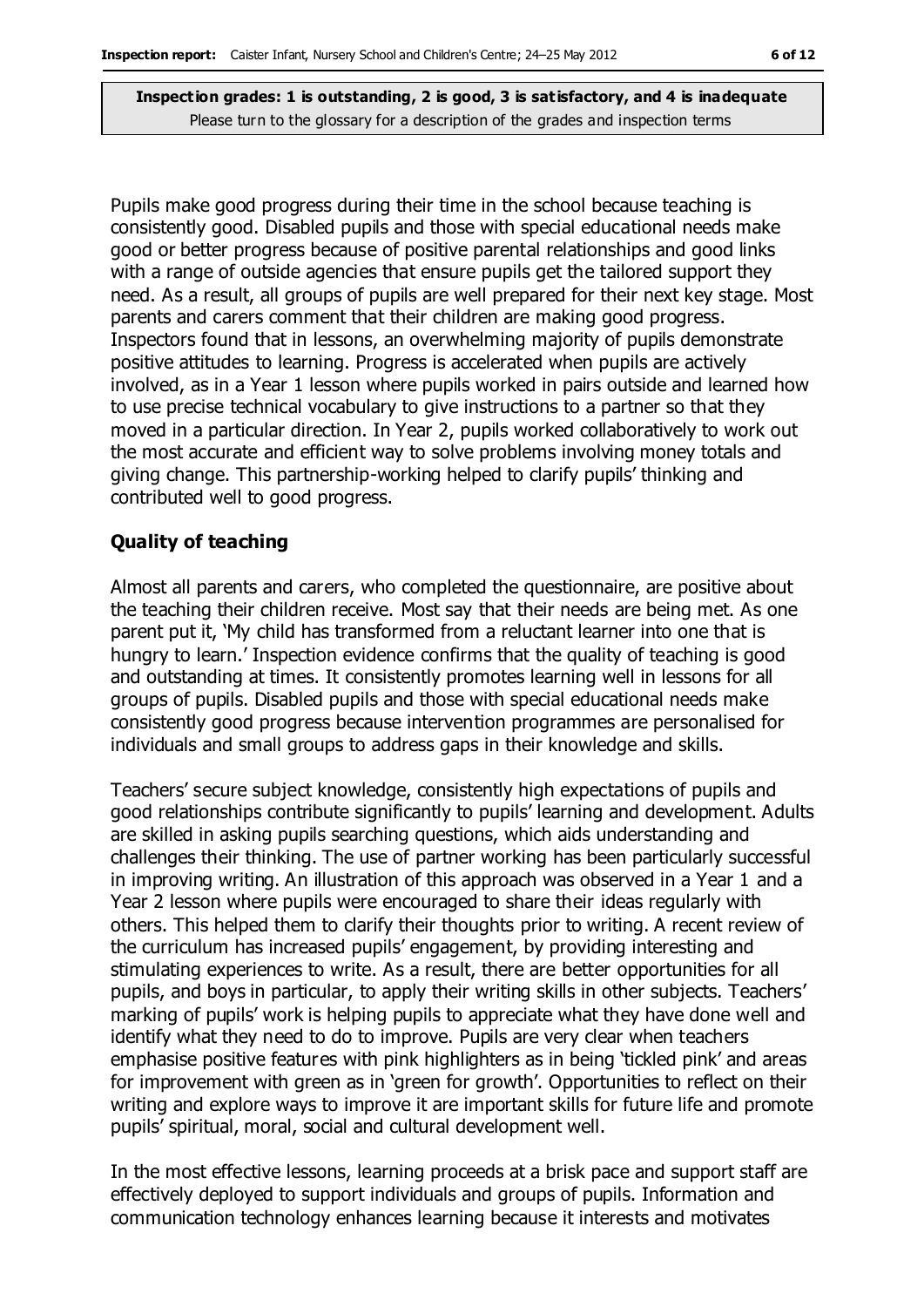pupils. For example, in a Year 1 lesson, pupils' technical skills developed rapidly as they enthusiastically explored the results of giving explicit instructions to a programmable floor robot. In most literacy and mathematics lessons, teachers use assessment information effectively to ensure that the work set is matched closely to pupils' needs. This is less effective in other curricular subjects when there is often insufficient challenge for higher attaining pupils.

#### **Behaviour and safety of pupils**

The behaviour of almost all pupils in lessons demonstrates their positive attitudes to learning. Pupils are supportive of each other and this contributes well to their good achievement. Around the school, pupils are typically well mannered, kind and considerate. Parents, carers and staff in their questionnaire responses indicate that there is a good standard of behaviour at school. A very small minority of parents and carers expressed concern about lessons being disrupted by inappropriate behaviour. Inspectors found, and the school's records show, that teachers consistently apply the school's behaviour management policy effectively. As a result, pupils' behaviour is ensuring that learning proceeds with very few interruptions. In discussions, pupils say that they feel safe and secure in their surroundings because, 'the teacher is always there to help us'. They say that incidents of any type of bullying, such as name-calling do not occur. However, on the rare occasions when pupils are unkind to each other, adults help them to deal with these issues quickly.

Rates of attendance have fluctuated considerably over recent years. Although the school has worked hard to improve them with a range of strategies, including certificates for the class with the highest attendance, it remains average.

#### **Leadership and management**

Leadership and management and the school's capacity to secure further improvement are good. Under the leadership of a highly committed and determined headteacher, there is a clear drive, and a strong sense of teamwork and shared responsibility exist among the school community to raise pupils' attainment and accelerate their progress. Governors regularly hold the school to account for its performance. They ensure that all safeguarding requirements are met. Leaders at all levels, including the governing body, have an accurate picture of the school's strengths and are clear about its areas for development. They systematically monitor and evaluate the effectiveness of its actions on pupils' achievement. Rigorous performance management and professional development have led to teaching that is consistently good and outstanding at times. Leaders have fostered a reflective approach among the staff, where teachers learn from each other by sharing the very best practice that currently exists in the school. However, staff development has not been effective in securing consistently outstanding teaching and in maximising pupils' achievement, particularly in writing.

The school's broad and balanced curriculum has been adapted to meet the needs and interests of its pupils. Recent initiatives have been successful in providing pupils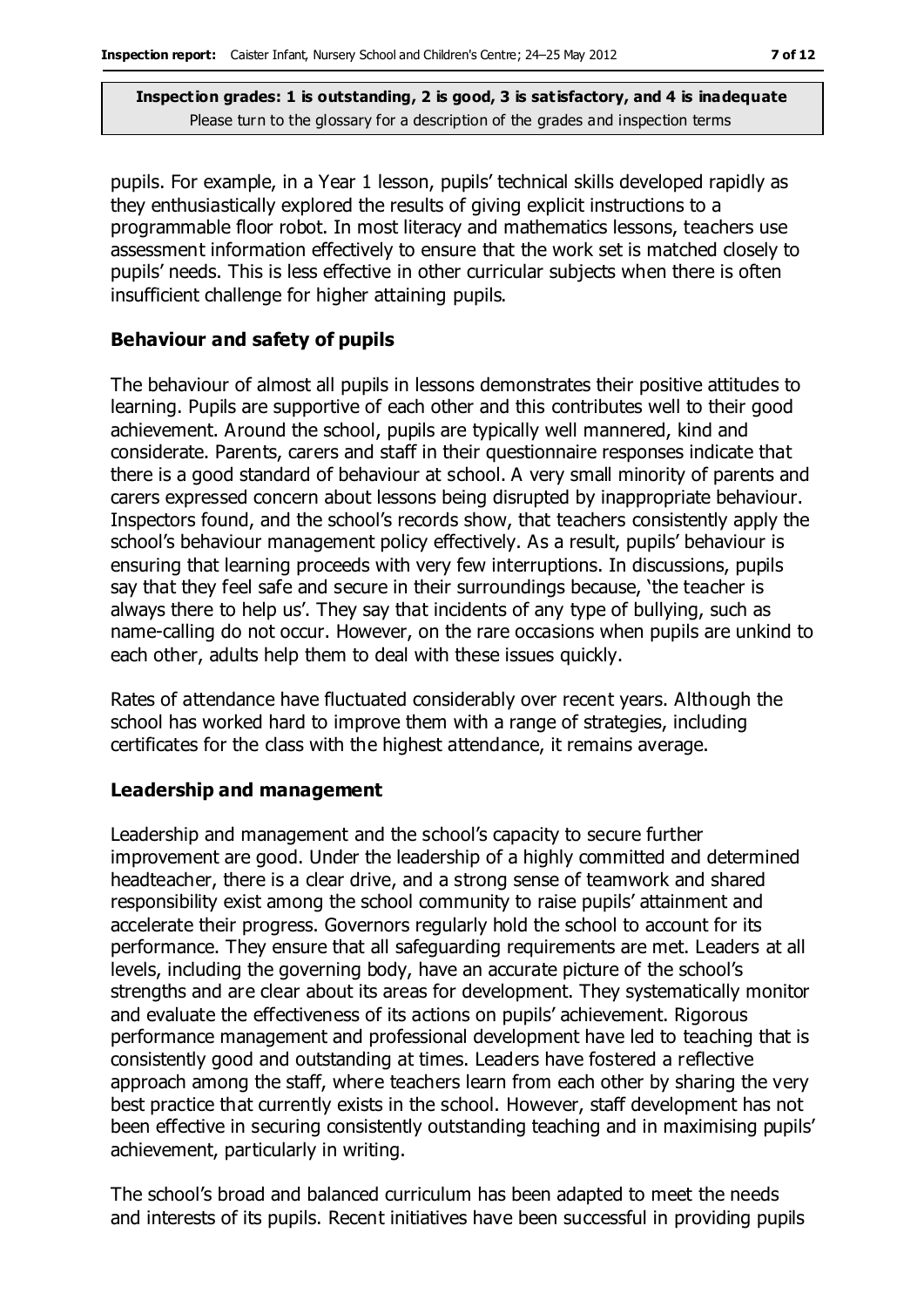with stimulating curricular experiences that inspire them to write. This has resulted in increased opportunities for pupils to apply their writing skills as they learn about other subjects. The curriculum promotes pupils' spiritual, moral, social and cultural development effectively. Consequently, pupils demonstrate curiosity in the world around them, show respect for adults and each other and behave well. A wide range of curricular visits and visitors help pupils to develop their understanding of cultural diversity. Partnerships with parents and carers and the close links with the Children's Centre are having a positive impact on pupils' learning and personal development. The breakfast and after-school club provision and invitations for parents, carers and grandparents to visit the school to enjoy a hot lunch together are appreciated by working parents and carers and also by pupils, who say that they very much enjoy these activities.

The school is very inclusive and any form of discrimination is tackled with due consideration. Meticulous tracking of pupils' progress ensures the promotion of equality. Pupils in danger of falling behind are identified early and targeted additional support is provided. Gaps in performance between different groups of pupils are tackled robustly. As a consequence, disabled pupils and those with special educational needs make good progress from their starting points and attainment gaps have been successfully addressed.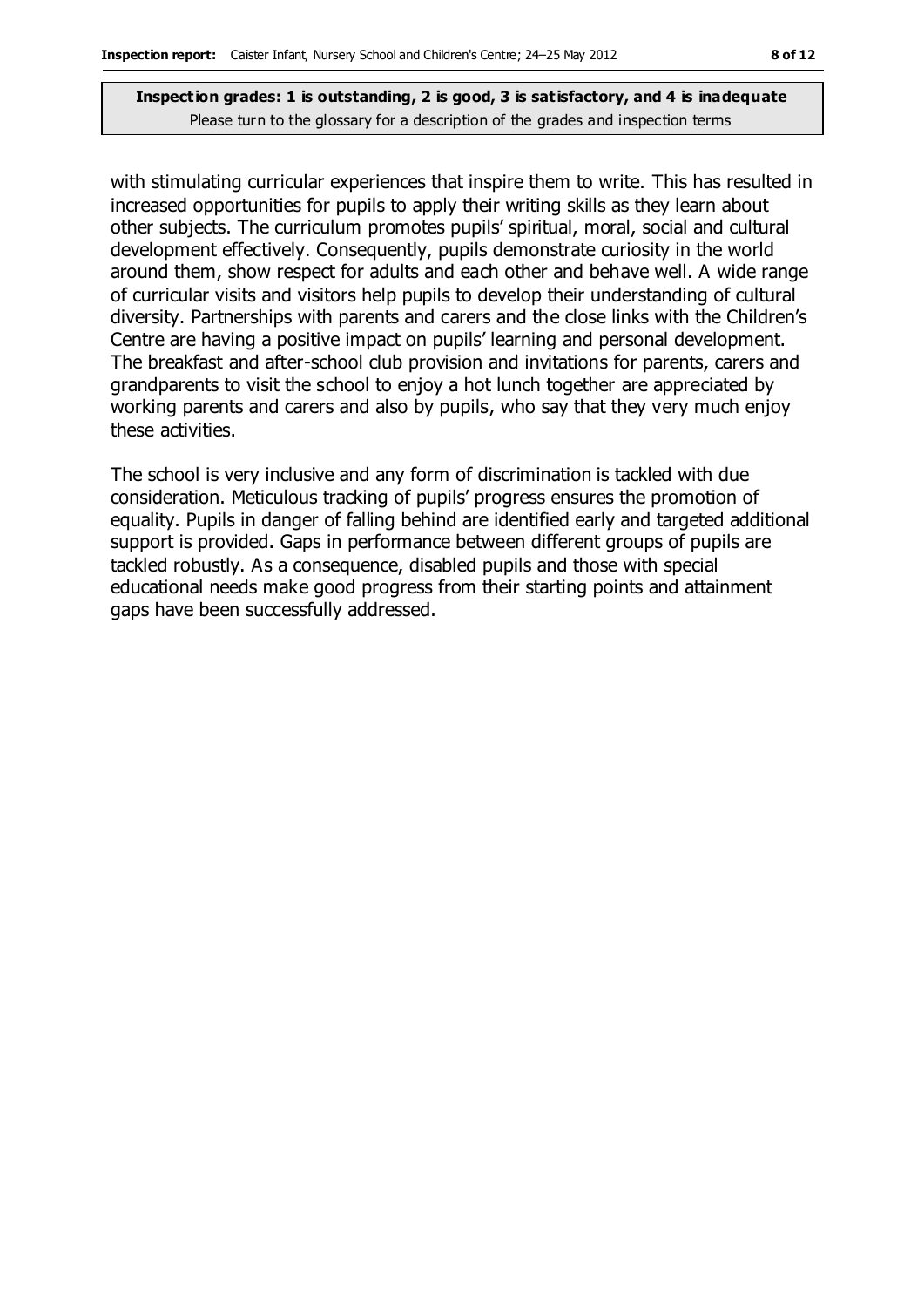# **Glossary**

### **What inspection judgements mean**

| Grade   | <b>Judgement</b> | <b>Description</b>                                            |
|---------|------------------|---------------------------------------------------------------|
| Grade 1 | Outstanding      | These features are highly effective. An outstanding           |
|         |                  | school provides exceptionally well for all its pupils' needs. |
| Grade 2 | Good             | These are very positive features of a school. A school        |
|         |                  | that is good is serving its pupils well.                      |
| Grade 3 | Satisfactory     | These features are of reasonable quality. A satisfactory      |
|         |                  | school is providing adequately for its pupils.                |
| Grade 4 | Inadequate       | These features are not of an acceptable standard. An          |
|         |                  | inadequate school needs to make significant                   |
|         |                  | improvement in order to meet the needs of its pupils.         |
|         |                  | Ofsted inspectors will make further visits until it           |
|         |                  | improves.                                                     |

### **Overall effectiveness of schools**

|                       | Overall effectiveness judgement (percentage of schools) |      |                     |                   |
|-----------------------|---------------------------------------------------------|------|---------------------|-------------------|
| <b>Type of school</b> | <b>Outstanding</b>                                      | Good | <b>Satisfactory</b> | <b>Inadequate</b> |
| Nursery schools       | 54                                                      | 42   |                     |                   |
| Primary schools       | 14                                                      | 49   | 32                  |                   |
| Secondary             | 20                                                      | 39   | 34                  |                   |
| schools               |                                                         |      |                     |                   |
| Special schools       | 33                                                      | 45   | 20                  |                   |
| Pupil referral        |                                                         | 55   | 28                  |                   |
| units                 |                                                         |      |                     |                   |
| All schools           | 16                                                      | 47   | 31                  |                   |

New school inspection arrangements have been introduced from 1 January 2012. This means that inspectors make judgements that were not made previously.

The data in the table above are for the period 1 September to 31 December 2011 and represent judgements that were made under the school inspection arrangements that were introduced on 1 September 2009. These data are consistent with the latest published official statistics about maintained school inspection outcomes (see [www.ofsted.gov.uk\)](http://www.ofsted.gov.uk).

The sample of schools inspected during 2010/11 was not representative of all schools nationally, as weaker schools are inspected more frequently than good or outstanding schools.

Primary schools include primary academy converters. Secondary schools include secondary academy converters, sponsor-led academies and city technology colleges. Special schools include special academy converters and non-maintained special schools.

Percentages are rounded and do not always add exactly to 100.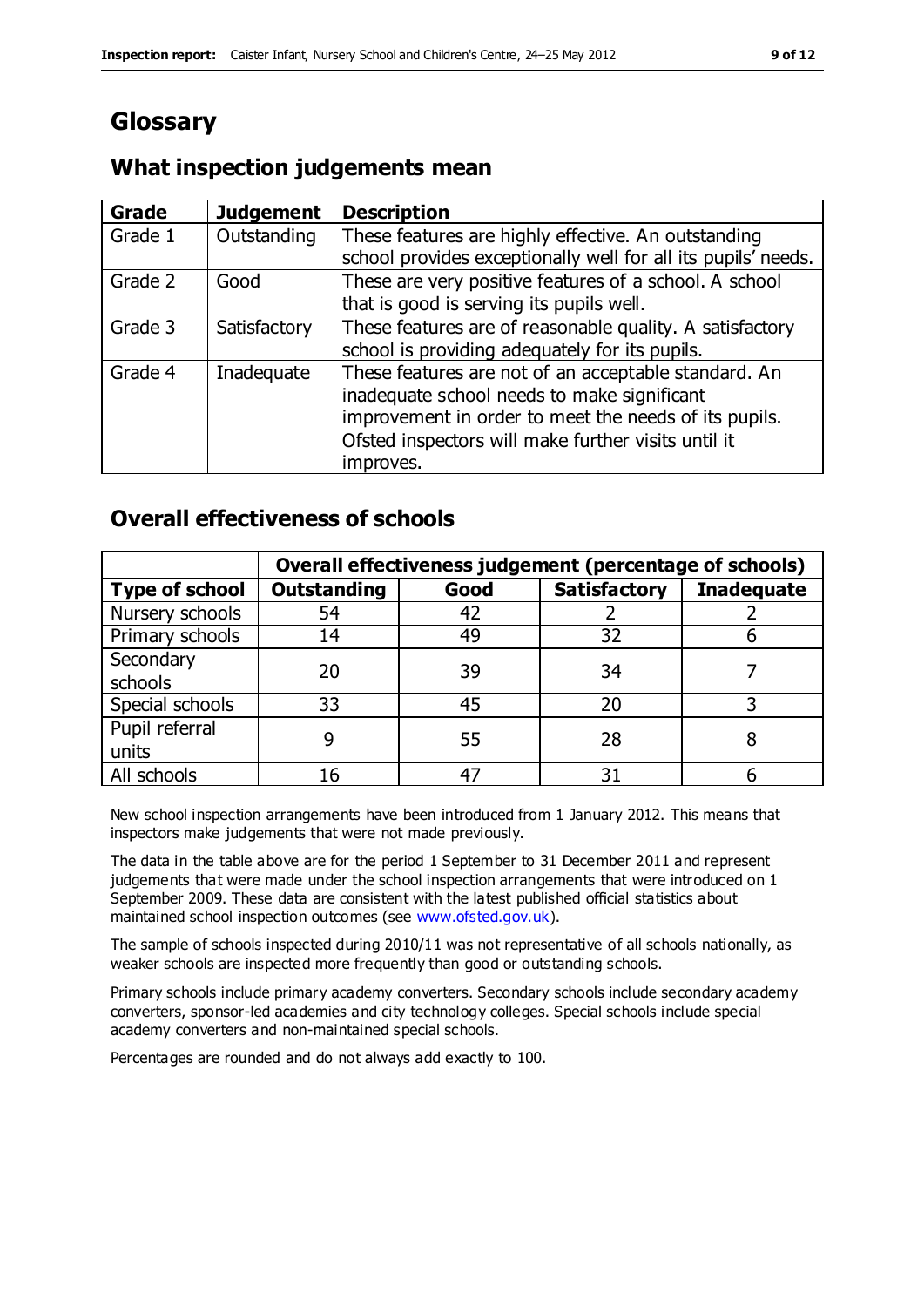# **Common terminology used by inspectors**

| Achievement:                  | the progress and success of a pupil in their<br>learning and development taking account of their<br>attainment.                                                                                                        |
|-------------------------------|------------------------------------------------------------------------------------------------------------------------------------------------------------------------------------------------------------------------|
| Attainment:                   | the standard of the pupils' work shown by test and<br>examination results and in lessons.                                                                                                                              |
| Attendance:                   | the regular attendance of pupils at school and in<br>lessons, taking into account the school's efforts to<br>encourage good attendance.                                                                                |
| Behaviour:                    | how well pupils behave in lessons, with emphasis<br>on their attitude to learning. Pupils' punctuality to<br>lessons and their conduct around the school.                                                              |
| Capacity to improve:          | the proven ability of the school to continue<br>improving based on its self-evaluation and what<br>the school has accomplished so far and on the<br>quality of its systems to maintain improvement.                    |
| Floor standards:              | the national minimum expectation of attainment<br>and progression measures.                                                                                                                                            |
| Leadership and management:    | the contribution of all the staff with responsibilities,<br>not just the governors and headteacher, to<br>identifying priorities, directing and motivating staff<br>and running the school.                            |
| Learning:                     | how well pupils acquire knowledge, develop their<br>understanding, learn and practise skills and are<br>developing their competence as learners.                                                                       |
| <b>Overall effectiveness:</b> | inspectors form a judgement on a school's overall<br>effectiveness based on the findings from their<br>inspection of the school.                                                                                       |
| Progress:                     | the rate at which pupils are learning in lessons and<br>over longer periods of time. It is often measured<br>by comparing the pupils' attainment at the end of a<br>key stage with their attainment when they started. |
| Safety:                       | how safe pupils are in school, including in lessons;<br>and their understanding of risks. Pupils' freedom<br>from bullying and harassment. How well the school<br>promotes safety, for example e-learning.             |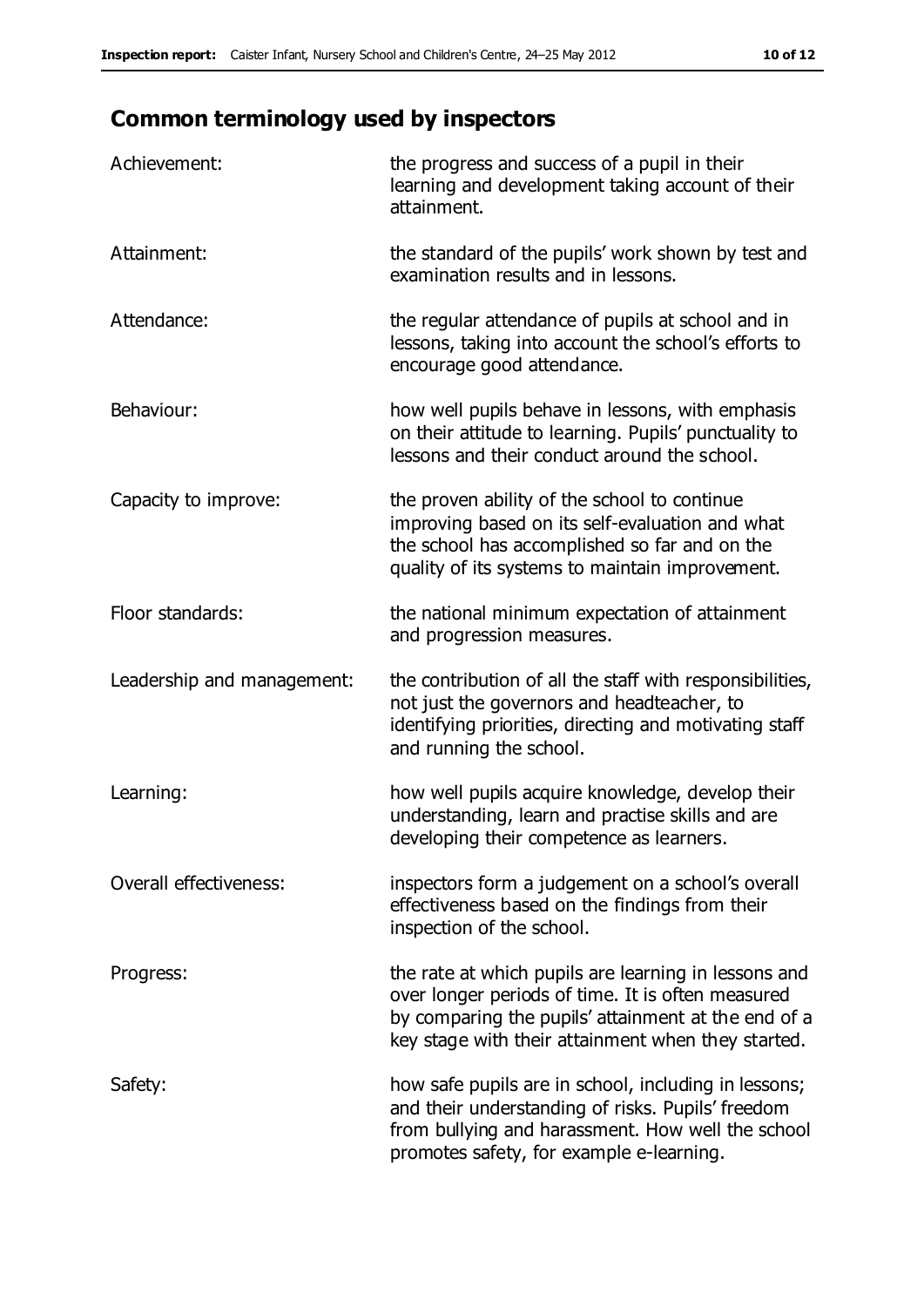#### **This letter is provided for the school, parents and carers to share with their children. It describes Ofsted's main findings from the inspection of their school.**



28 May 2012

Dear Pupils

#### **Inspection of Caister Infant, Nursery School and Children's Centre, Great Yarmouth, NR30 5ET**

Thank you for the very warm welcome you gave us when we visited your school recently. We think that your school provides a good education. You behave well in lessons and this helps you to make good progress. We found that you are polite and courteous to adults and to each other. We particularly enjoyed listening to you sing so well in your Olympic Values assembly. You were very keen to talk to us about the things you do in school. You told us that you are happy and feel safe at school. Your school is helping you to learn important skills that you will need for the future. You clearly enjoy the work you have been doing in learning to read and use mathematics. Your teachers are right to be helping you to improve your writing as well. Those in charge lead and manage the school well. They make sure that they know how well you are doing. As I am sure you know, there is always room for improvement, so to make things even better, I have asked your school to:

- work with your parents and carers to make sure you come to school as often as you possibly can
- make sure you use your writing skills more when you are learning about different subjects so that you reach the same standards in your writing as you do in reading and mathematics
- challenge you more in all subjects, not just literacy and mathematics, especially those of you who find the work too easy
- give your teachers every opportunity to work with each other to share what works best for you.

You can all play your part by continuing to work hard and by doing your best every minute of everyday. We wish you every success for the future.

Yours sincerely

Sarah Warboys Lead inspector